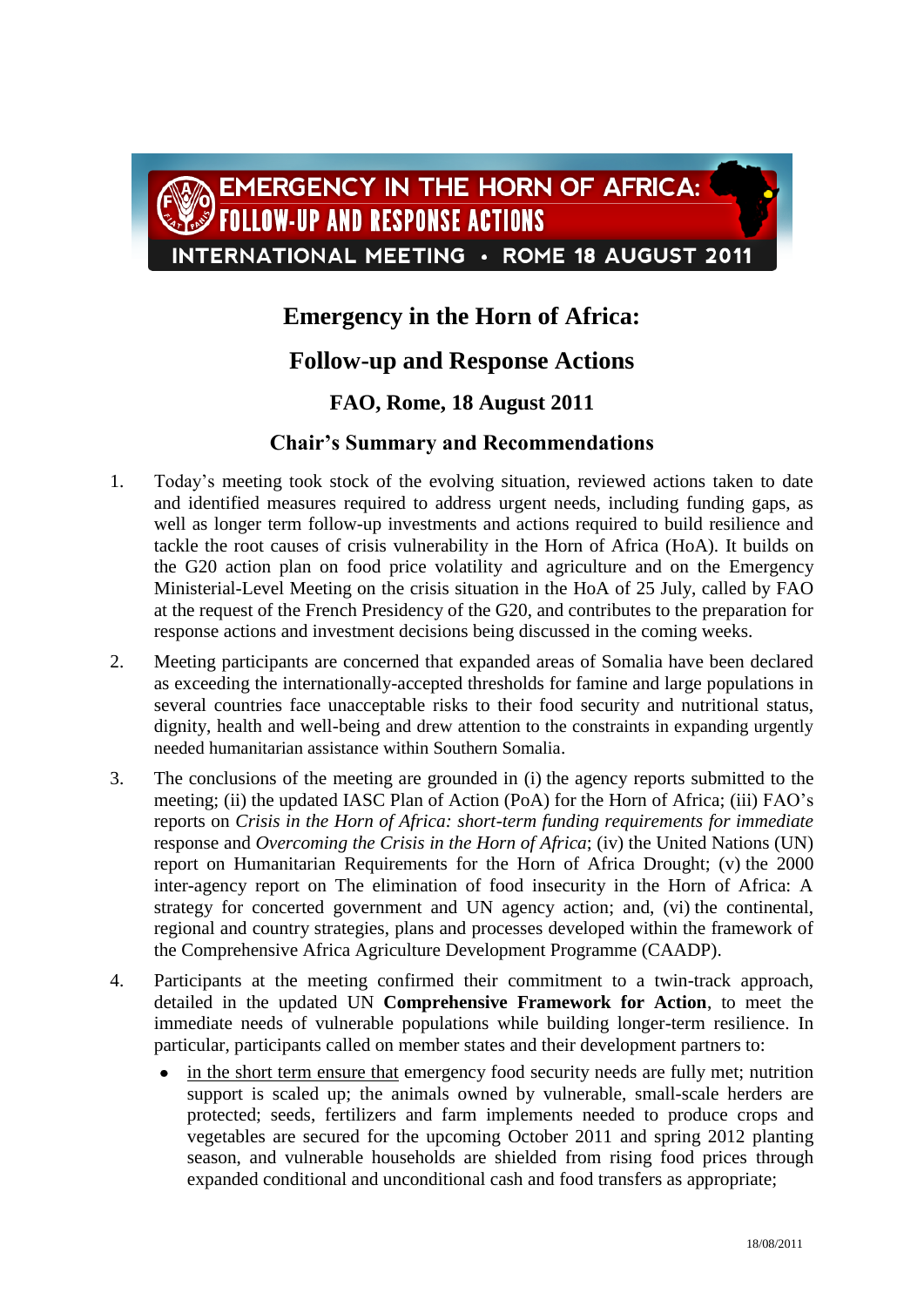- in the medium and longer term, invest in the technical tools, financial mechanisms and policies to increase production and livelihoods in Arid and Semi Arid Lands; aggressively protect and restore degraded land and water; achieve sustained and equitable agricultural growth and rural development; ensure adequate availability of and access to nutritious food; and, enhance people's ability to withstand weather and climatic cycles.
- 5. Participants supported humanitarian and development interventions to support saving lives and livelihoods in the HoA, and emphasized the need for stronger linkages between humanitarian and development initiatives.
- 6. Participants stressed that the livelihoods of the peoples of the Horn of Africa provide the foundation for their survival, protection, recovery and human development. Therefore, there is an immediate need to increase support to livelihoods through humanitarian interventions, which must be sustained until conditions are stable, including:
	- **Ensure availability and access to food, which is needed to support people's livelihoods** including: rapidly identify and address acute malnutrition; protect the most vulnerable; maintain freedom of movement of peoples and livestock; and facilitate access to clean water, sanitation and hygiene and basic health care.
	- Support the G20 request to the WFP and other international organizations for a proposal of a targeted emergency humanitarian food reserves system to complement existing regional and national food reserves.
	- Provide resources for **cash for work, non-conditional cash transfers and vouchers-for-work** when these are the most appropriate interventions to vulnerable households to prevent distress migration and household dissolution; prevent the distress sale of assets and the exhaustion of limited savings; preclude the need for long-term, cross-border labour migration; stimulate expanded supply of food and essential commodities into markets in distressed areas; and help offset the impact on household economies of high/rising staple food prices.
	- **Ease competition for stressed natural resources** through commercial destocking;  $\bullet$ purchase and slaughter of non-core animal stock; and, where appropriate temporarily and safely relocating core breeding livestock to food secure areas;
	- **Improve access to shelter, water, fodder, feed, nutritional supplements** for small-scale and vulnerable herders so that core livestock survive and incomes in fodder-producing areas are supported through local procurement;
	- **Support sustainable community-based animal health services** that are linked to private pharmacies and promote adherence to government regulation;
	- across all interventions, **focus on assets and productive activities controlled by**   $\bullet$ **women** and that are of particular nutritional benefit to women, children and the elderly, such as raising milk-producing animals and growing vegetables
	- **strengthen public animal health interventions** including sanitation and food safety and surveillance and control of diseases, including vaccination campaigns;
	- **rebuild livelihoods of viable pastoralist families** through strategic restocking utilizing indigenous systems for livestock redistribution and promotion of alternative livelihoods closely linked to the livestock sector;
	- **Support small-scale crop and vegetable production** with quality seeds,